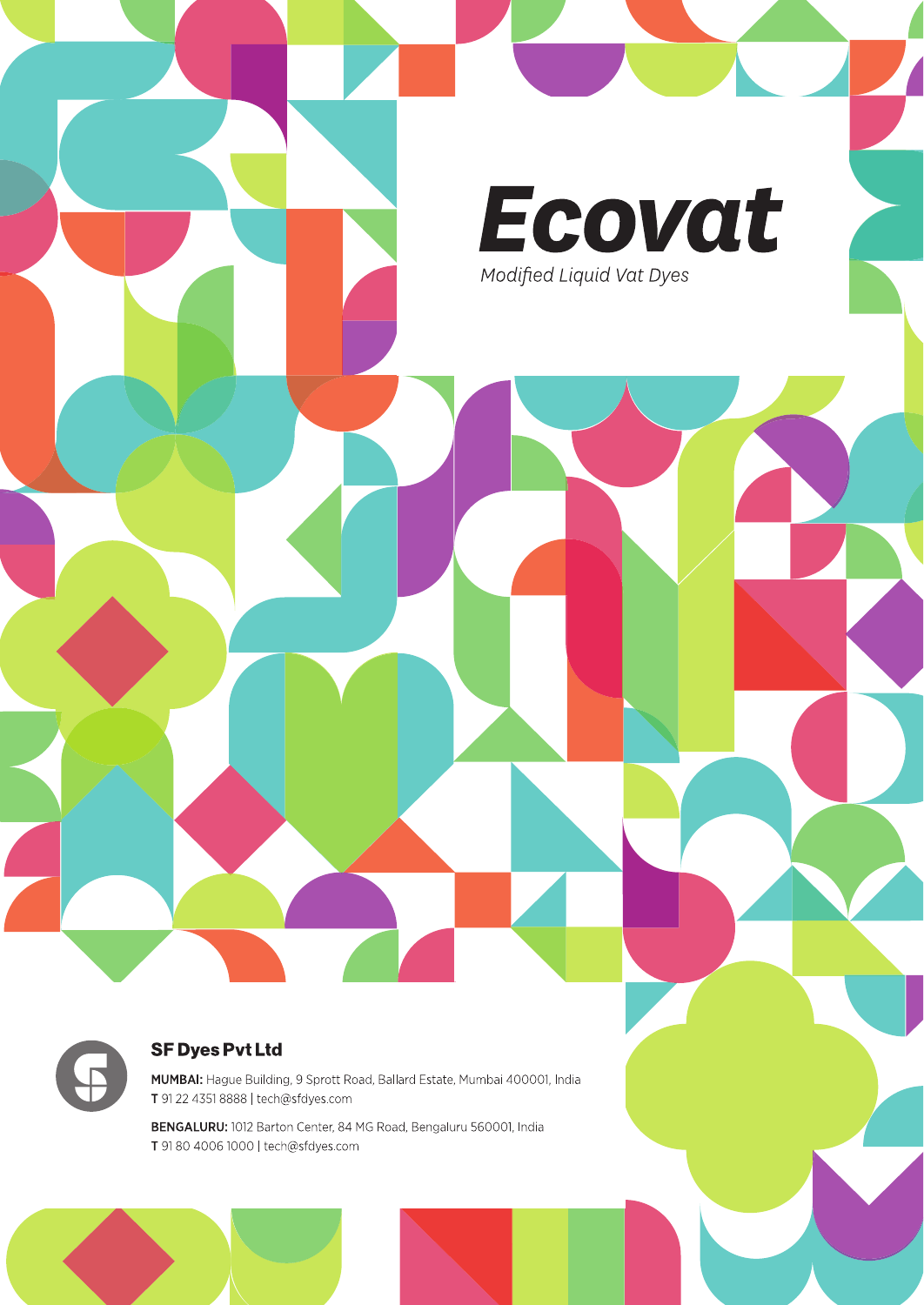

### *Ecovat*

**Ecovat** dyes are modified vat dyes, containing carefully controlled amounts of reducing agent in order to obtain best stability in storage and colour yeild in use. Since these dyes are pre-reduced, they have substantivity for cellulose and are therefore ready for dying, although an addition of extra reducing agent maybe reuired.

After application to the fibre, the dyestuff is converted back into the water-insoluble form by oxidation, similar to vat dyes, which results in dyeing with very good fastness to wet treatments.

#### **Salient Features**

- Excellent Chlorine fastness
- No dissolution required
- Higher productivity due to shorter dyeing time
- Good all round fastness properties
- Compatibility with vat dyes for combination shades in all proportions
- Free from banned amines and compliance with Euro Norms
- No Sodium Sulphide, Low salt addition, therefore lesser load on effluent treatment

#### **Scope of Application**

The good fastness standards of *Ecovats* make them especially suitable for the following cotton rich textiles

- Warp denim
- Corduroys
- Apron fabrics
- Linings
- Outerwear poplins
- Sewing thread
- Yarn
- **Garments**

The dyestuffs are equally suitable for dyeing the cotton component of blends with polyester fibres.

#### **General Application methods**

**Ecovat** are applicable by Exhaust dyeing and continuous/semi-continuous dyeing Application is followed by oxidation, rinsing and soaping

#### **A.Exhaust Methods**

#### **B.Continuous/Semi-continuous Methods**

1. Jigger 2. Winch

1. Pad-Steam

2. Pad-Dry/Pad-Steam

- 3. Cabinet
- 4. Tank Dyeing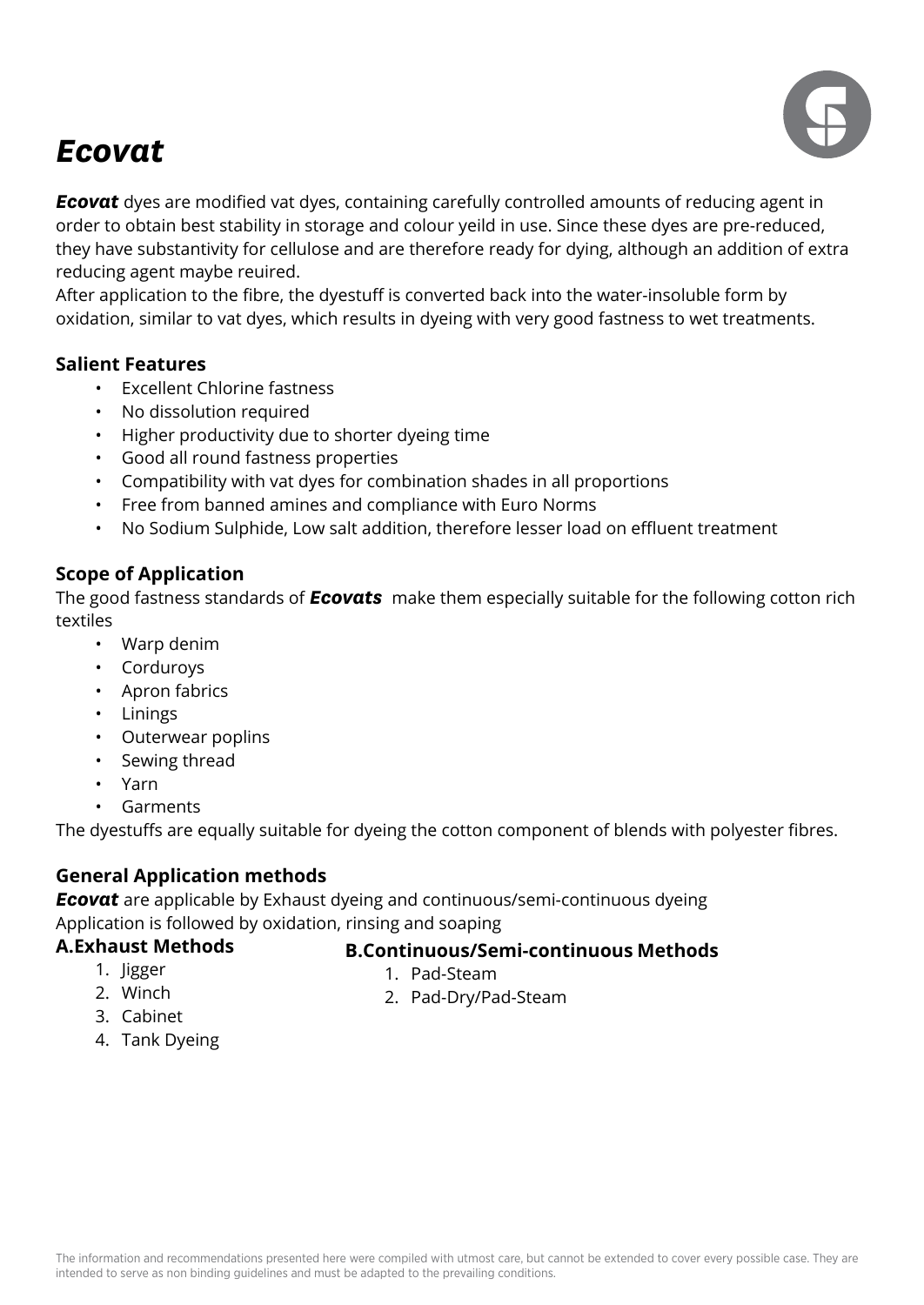|                                                 | <b>PROPERTIES</b> |                |                |                                     |                    |           |                    |              |                       |        |           |
|-------------------------------------------------|-------------------|----------------|----------------|-------------------------------------|--------------------|-----------|--------------------|--------------|-----------------------|--------|-----------|
|                                                 |                   | Light<br>Fastn |                | <b>Wash Fastness</b><br>ISO 105 C01 |                    |           | Chlorine           |              | Other                 |        |           |
| Ecovat                                          | 1/1               | 1/3            | Effect         | Staining<br>on co                   | Staining<br>on vis | Stability | Effect on<br>Shade | Affinity     | Oxidation<br>Response | 40 g/L | 120 g / L |
| <b>NUGGET</b><br><b>GOLD</b><br><b>VLW</b>      | 5                 | $4 - 5$        | $4 - 5$        | $4 - 5$                             | 5                  | M         |                    | LM           | M                     |        |           |
| <b>RUSSET</b><br><b>ORANGE</b><br><b>VL</b>     | 5                 | $4 - 5$        | $\overline{4}$ | 4                                   | 4                  | M         |                    | LM           | M                     |        |           |
| <b>BLUSH</b><br><b>RED</b><br>C <sub>2</sub> L  | 5                 | $4 - 5$        | 4              | 4                                   | 4                  | н         | u                  | L            | F                     |        |           |
| <b>RED</b><br><b>BROWN</b><br>C <sub>2</sub> W  | 6                 | $5-6$          | 4              | $4 - 5$                             | 4                  | н         | u                  | L            | S                     |        |           |
| <b>BROWN</b><br><b>STONE</b><br><b>CR</b>       | 6                 | $5-6$          | 4              | $4 - 5$                             | 4                  | н         | u                  | L            | S                     |        |           |
| <b>SEAL</b><br><b>BROWN</b><br><b>CBR</b>       | 5                 |                | $4-5$ 4-5      | 5                                   | 5                  | H         | $\mathsf{r}$       | L            | S                     |        |           |
| <b>LILAC</b><br><b>GREY</b><br><b>CRR</b>       | 5                 |                | $4-5$ 4-5      | 5                                   | 5 <sub>1</sub>     | H         | $\mathsf{r}$       | L,           | $\mathsf S$           |        |           |
| <b>ULTRA</b><br><b>GREEN</b><br><b>CW2L 200</b> | 5                 | $4 - 5$        | $\overline{4}$ | $ 4-5 4-5$                          |                    | H         | <b>u</b>           | $\mathsf{L}$ | $\mathsf F$           |        |           |
| <b>BRIGHT</b><br><b>BLUE</b><br><b>EBG</b>      | 5                 | $4 - 5$        | $\overline{4}$ | $4-5$                               | $4 - 5$            | H         | $\mathsf{u}$       | $\mathsf{L}$ | $\mathsf F$           |        |           |

The information and recommendations presented here were compiled with utmost care, but cannot be extended to cover every possible case. They are intended to serve as non binding guidelines and must be adapted to the prevailing conditions.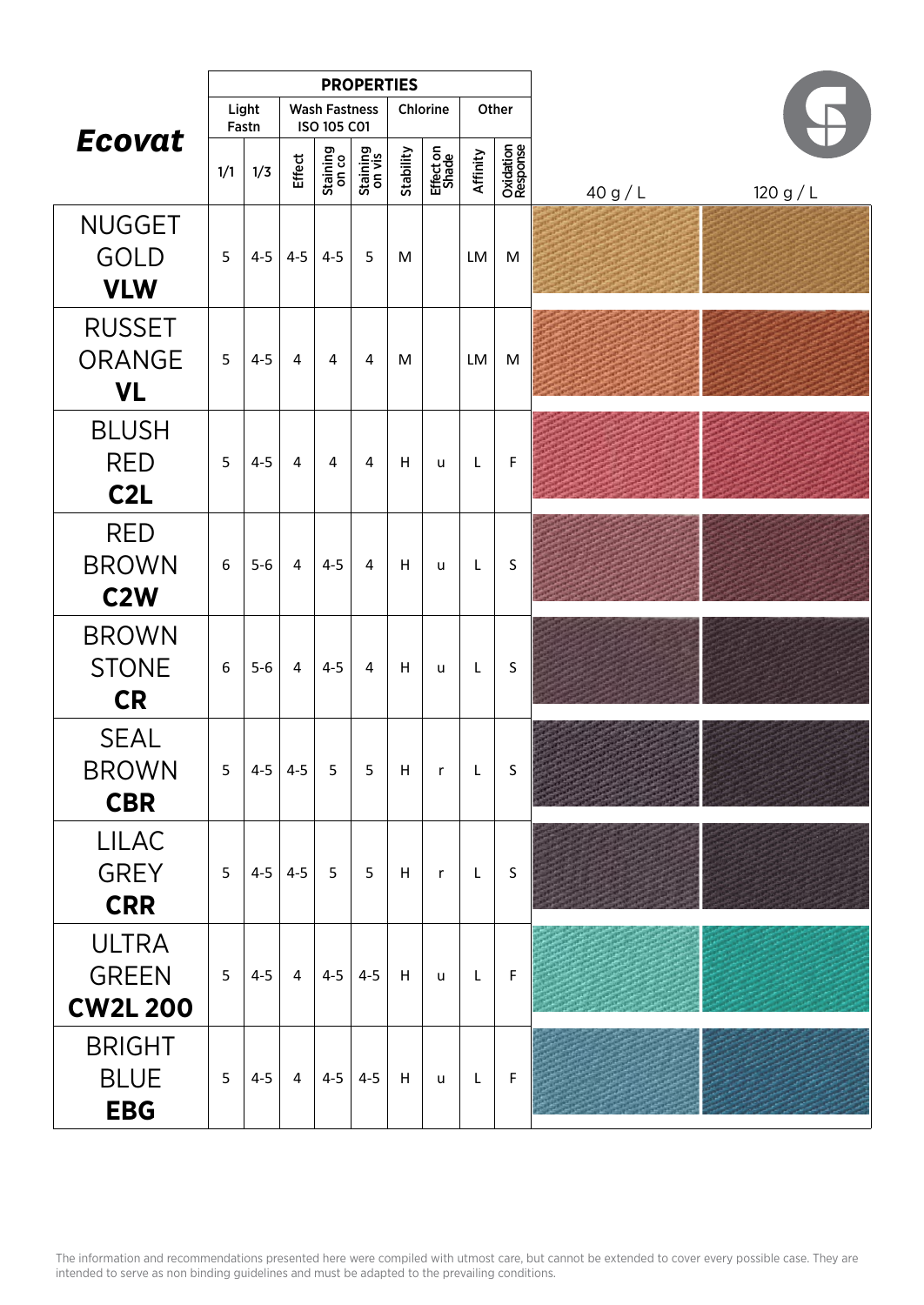|                                                               | <b>PROPERTIES</b> |                |                |                                     |                    |           |                    |              |                       |        |           |
|---------------------------------------------------------------|-------------------|----------------|----------------|-------------------------------------|--------------------|-----------|--------------------|--------------|-----------------------|--------|-----------|
|                                                               |                   | Light<br>Fastn |                | <b>Wash Fastness</b><br>ISO 105 C01 |                    |           | Chlorine           |              | Other                 |        |           |
| Ecovat                                                        | 1/1               | 1/3            | Effect         | Staining<br>on co                   | Staining<br>on vis | Stability | Effect on<br>Shade | Affinity     | Oxidation<br>Response | 40 g/L | 120 g / L |
| <b>BLUE</b><br><b>GREEN</b><br>C <sub>2</sub> BL <sub>2</sub> | 5                 | $4 - 5$        | $\overline{4}$ | $4 - 5$                             | $4 - 5$            | H         | u                  | L            | $\mathsf F$           |        |           |
| <b>DENIM</b><br><b>BLUE</b><br>CL                             | 5                 | $4 - 5$        | $\overline{4}$ | $4 - 5$                             | $4 - 5$            | ML        |                    | L            | MF                    |        |           |
| <b>SUPREME</b><br><b>BLUE</b><br>C3LW                         | 5                 | $\overline{4}$ | $\overline{4}$ | $3 - 4$                             | $\overline{4}$     | Н         | u                  | L            | M                     |        |           |
| <b>INDIA</b><br><b>INK</b><br>V3W                             | 5                 | $\overline{4}$ | $3 - 4$        | $\overline{4}$                      | $4 - 5$            | MH        | b                  | L            | M                     |        |           |
| <b>SAGE</b><br><b>GREY</b><br><b>CGG</b>                      | 5                 | $4 - 5$        | $4 - 5$        | 5                                   | 5                  | Η         |                    | L            | M                     |        |           |
| <b>METAL</b><br><b>GREY</b><br>CB                             | 5                 |                | $4-5$ 4-5      | 5                                   | 5                  | Н         | $\mathsf{r}$       | L            | <b>MS</b>             |        |           |
| <b>BLUE</b><br><b>BLACK</b><br><b>CBL</b>                     | 5                 | $\overline{4}$ | $\overline{4}$ | $3 - 4$                             | $\overline{4}$     | H         |                    | L            | <b>MS</b>             |        |           |
| <b>INDO</b><br><b>BLACK</b><br>C <sub>3</sub> L               | 5                 |                | $4 - 5$ 4-5    | 5                                   | 5                  | H         | $\mathsf{r}$       | $\mathsf{L}$ | $\mathsf S$           |        |           |

The information and recommendations presented here were compiled with utmost care, but cannot be extended to cover every possible case. They are intended to serve as non binding guidelines and must be adapted to the prevailing conditions.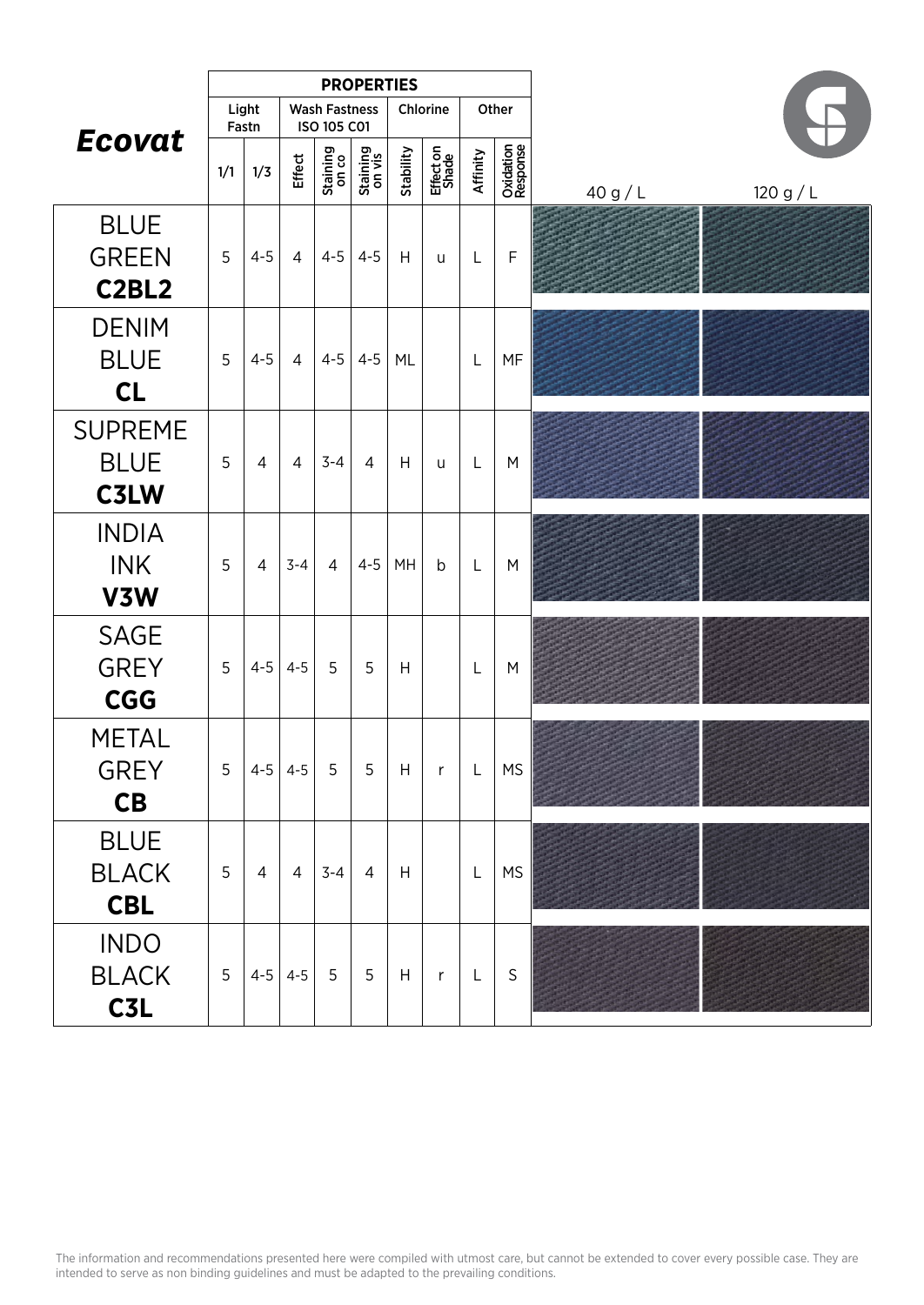

## *Ecosol / Ecovat*

*JIGGER DYEING*

| <b>Process</b> | <b>Ends</b>    | <b>Temp</b>    | <b>Redox</b> | pH            | <b>Addition / Remarks</b>                            | <b>Dosage</b>   |
|----------------|----------------|----------------|--------------|---------------|------------------------------------------------------|-----------------|
|                | Add            |                |              |               | Denimoz Hiwet NF                                     | $0.5 - 1.0$ g/L |
| Wetting        | equally        | 45°C           |              |               | Denimoz Sequadet FBN                                 | $1-3$ g/L       |
|                | over 2<br>ends |                |              |               | Sulfaid Antioxydant IY                               | 4-6 $g/L$       |
|                |                |                |              |               | <b>Caustic Soda Flakes</b>                           | $1-2$ g/L       |
|                | $\overline{2}$ | 45°C           | - 600 mV     | $12.2 - 12.5$ | Dyes solution (In water),<br>Add equally over 2 ends | $X\%$ o.w.f     |
| Dyeing         | $\overline{2}$ | 45°C           |              |               | Vaccum Salt                                          | 20-25 g/L       |
|                | $6 - 8$        | 55°C           |              |               | Run                                                  |                 |
| Drain          |                |                |              |               |                                                      |                 |
| Cold Wash      | $\overline{2}$ | <b>RT</b>      |              |               | Overflow till clear Liquid                           |                 |
| Drain          |                |                |              |               |                                                      |                 |
| Oxidation      |                |                | $150 -$      | $4.0 - 5.0$   | Denimoz Neutrabuf OCN                                | $2-3$ g/L       |
|                | 3              | $50^{\circ}$ C | 200 mV       |               | Sulfaid Oxydant ION                                  | $2-3$ g/L       |
|                |                |                |              |               | <b>Denimoz Executor IAS</b>                          | $0.3 - 0.5$ g/L |
| Drain          |                |                |              |               |                                                      |                 |
| Soaping        | $\overline{2}$ | $80^\circ$ C   |              |               | Denimoz Executor IAS                                 | $0.7 - 1.0$ g/L |
| Drain          |                |                |              |               |                                                      |                 |
| Cold Wash      | $\overline{2}$ | <b>RT</b>      |              |               |                                                      |                 |

#### **NOTE:**

1. M:  $L = 1:1$  to 1:3

- 2. In case of Glauber salt add 15g/L
- 3. For Blues Dyeing temperature should not be more than 45° C
- 4. Incase of Viscose/Visciose blended substrate use Soda Ash in place of caustic soda to achieve pH
- **5. It is recommended that pH and ORP is checked and maintained as mentioned above**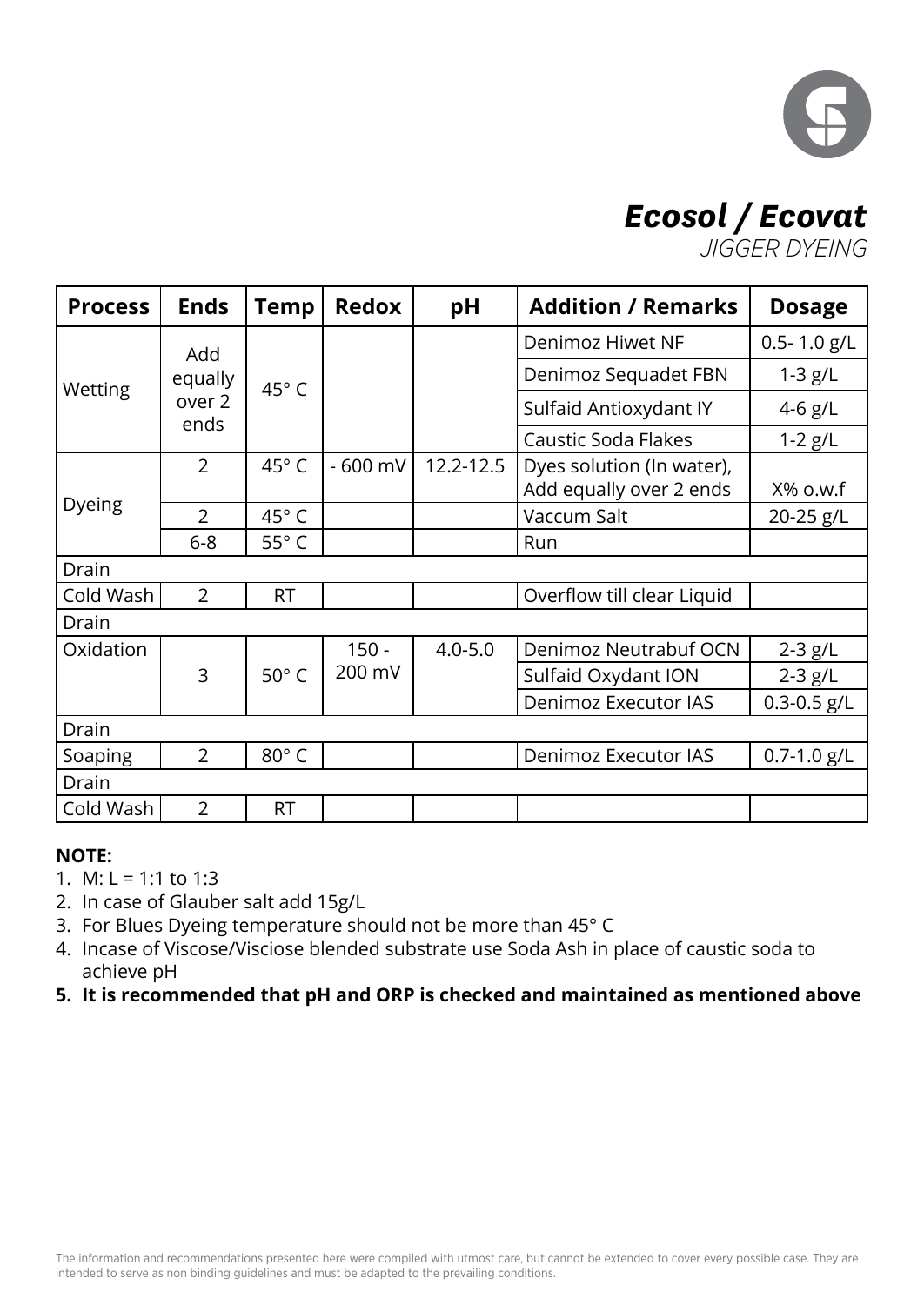

# *Ecosol / Ecovat*

*GARMENT DYEING*

| <b>Process</b> | <b>Time</b>      | <b>Temp</b>    | <b>Redox</b>      | pH            | <b>Addition / Remarks</b>                      | <b>Dosage</b>   |
|----------------|------------------|----------------|-------------------|---------------|------------------------------------------------|-----------------|
|                |                  |                |                   |               | Denimoz Hiwet NF                               | $0.5 - 1.0$ g/L |
| Wetting        | $10 \text{ min}$ | $45^\circ$ C   |                   |               | Denimoz Sequadet FBN                           | $1-3$ g/L       |
|                |                  |                |                   |               | Sulfaid Antioxydant IY                         | 4-6 $g/L$       |
|                |                  |                |                   |               | <b>Caustic Soda Flakes</b>                     | $1-2$ g/L       |
|                | $10 \text{ min}$ | 45° C          |                   |               | Dyes solution (In water)                       | X% o.w.f        |
| Dyeing         | 10 min           | 45° C          | $-590 -$<br>610   | $12.2 - 12.5$ | Vaccum Salt                                    | 20-25 g/L       |
|                | 45 min           | $55^{\circ}$ C |                   |               | Run                                            |                 |
| <b>Drain</b>   |                  |                |                   |               |                                                |                 |
| Cold Wash      | 5 min            | <b>RT</b>      |                   |               | Overflow till clear Liquid                     |                 |
| Drain          |                  |                |                   |               |                                                |                 |
|                |                  |                |                   | $4.0 - 5.0$   | Denimoz Neutrabuf OCN                          | $2-3$ g/L       |
| Oxidation      | 15 min           | $50^{\circ}$ C | $150 -$<br>200 mV |               | Sulfaid Oxydant ION                            | $2-3$ g/L       |
|                |                  |                |                   |               | $0.7 - 1.0$ g/L<br><b>Denimoz Executor IAS</b> |                 |
| Drain          |                  |                |                   |               |                                                |                 |
| Wash           | 5 min            | $50^\circ$ C   |                   |               |                                                |                 |

#### **NOTE:**

- 1. M:  $L = 1:1$  to 1:3
- 2. Drum RPM = 11-15 for Knits and 18-20 for Denim
- 3. Avoid opening the Drum door for Chemical Addition
- 4. Addition of Dye and Salt in four Portions
- 5. In case of Glauber salt add 15 g/L
- 6. For Blues Dyeing temperature should not be more than 45° C
- **7. It is recommended that pH and ORP is checked and maintained as mentioned above**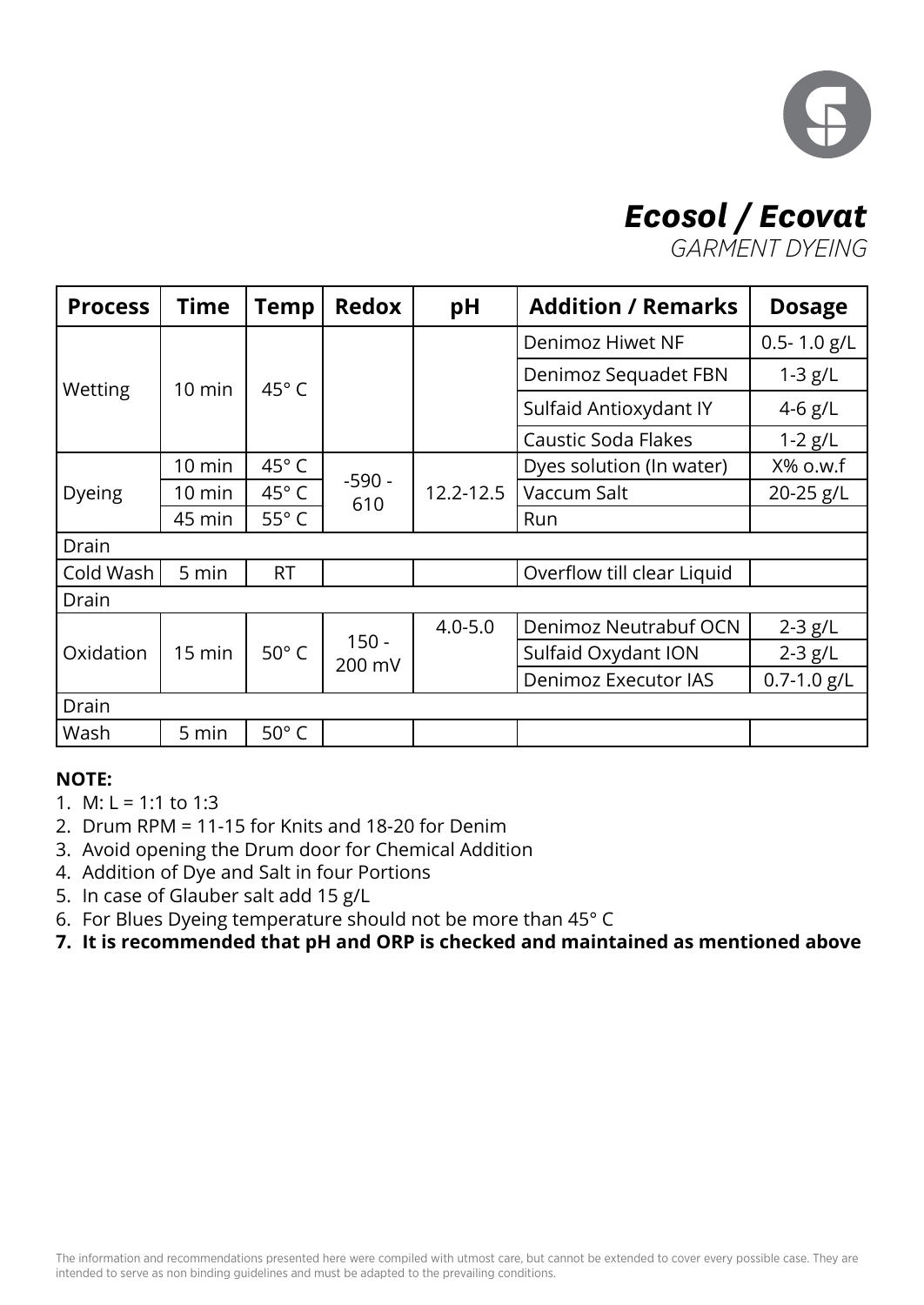

## *Ecosol / Ecovat Blacks*

*GARMENT DYEING*

| <b>Process</b> | <b>Time</b>      | <b>Temp</b>    | <b>Redox</b> | pH                             | <b>Addition / Remarks</b>  | <b>Dosage</b>   |
|----------------|------------------|----------------|--------------|--------------------------------|----------------------------|-----------------|
|                |                  |                |              |                                | Denimoz Hiwet NF           | $0.5 - 1.0$ g/L |
| Wetting        | $10 \text{ min}$ | $60^\circ$ C   |              |                                | Denimoz Sequadet FBN       | $1-3$ g/L       |
|                |                  |                |              |                                | Sulfaid Antioxydant IY     | $6-8$ g/L       |
|                |                  |                |              |                                | Caustic Soda Flakes        | $2-4$ g/L       |
|                | $10 \text{ min}$ | $60^{\circ}$ C | $-650$ mV    | 12.2-13.0                      | Dyes solution (In water)   | X% o.w.f        |
| <b>Dyeing</b>  | 10 min           | $60^{\circ}$ C |              |                                | Vaccum Salt                | 20-25 g/L       |
|                | 45 min           | 90° C          |              |                                | Run                        |                 |
| Drain          |                  |                |              |                                |                            |                 |
| Cold Wash      | 5 min            | <b>RT</b>      |              |                                | Overflow till clear Liquid |                 |
| Drain          |                  |                |              |                                |                            |                 |
|                |                  |                |              |                                | Denimoz Neutrabuf OCN      | $2-3$ g/L       |
| Oxidation      | $15 \text{ min}$ | $50^{\circ}$ C | $150 -$      | $4.0 - 5.0$                    | Sulfaid Oxydant ION        | $2-3$ g/L       |
|                |                  |                |              | 200 mV<br>Denimoz Executor IAS |                            | $0.7 - 1.0$ g/L |
| Drain          |                  |                |              |                                |                            |                 |
| Wash           | 5 min            | 40°C           |              |                                |                            |                 |

#### **NOTE:**

- 1. M:  $L = 1:10$
- 2. Drum RPM = 11-15 for Knits and 18-20 for Denim
- 3. Avoid opening the Drum door for Chemical Addition
- 4. Addition of Dye and Salt in four Portions
- 5. In case of Glauber salt add 15 g/L
- **6. It is recommended that pH and ORP is checked and maintained as mentioned above**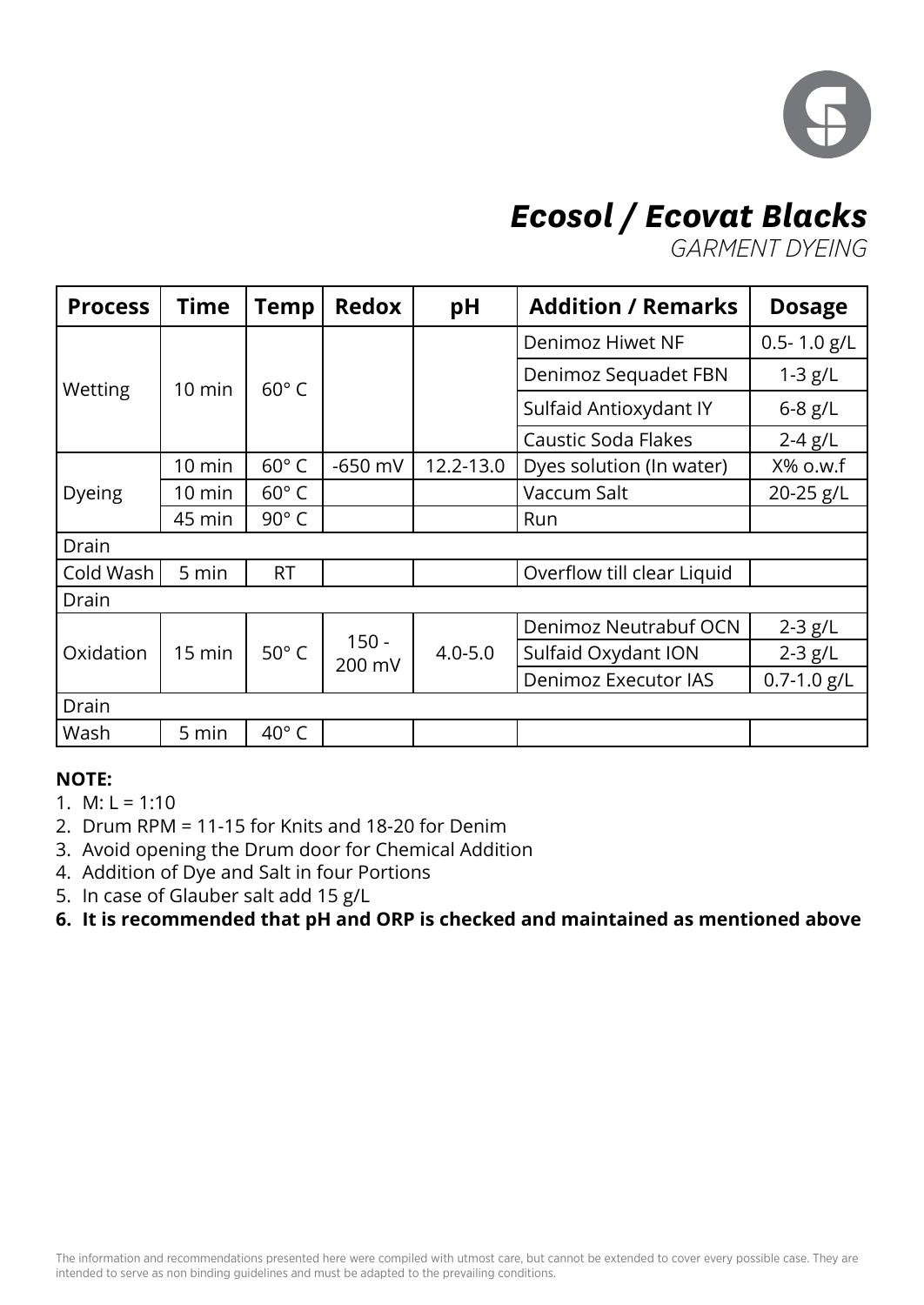

### *Ecosol Black W*

*GARMENT DYEING*

| <b>Process</b>   | <b>Time</b>      | <b>Temp</b>    | <b>Redox</b>      | pH                   | <b>Addition / Remarks</b>  | <b>Dosage</b>   |
|------------------|------------------|----------------|-------------------|----------------------|----------------------------|-----------------|
|                  |                  |                |                   |                      | Denimoz Hiwet NF           | $0.5 - 1.0$ g/L |
| Wetting          | $10 \text{ min}$ | $40^{\circ}$ C |                   |                      | Denimoz Sequadet FBN       | $1-3$ g/L       |
|                  |                  |                |                   |                      | Sulfaid Antioxydant IY     | $6 - 8$ g/L     |
|                  |                  |                |                   |                      | <b>Caustic Soda Flakes</b> | $2-4$ g/L       |
| $10 \text{ min}$ |                  | 40°C           | $-650$ mV         | 12.5-13.0            | Dyes solution (In water)   | X% o.w.f        |
| Dyeing           | 10 min           | $40^{\circ}$ C |                   |                      | Vaccum Salt                | 20-25 g/L       |
|                  | 45 min           | 40 $\degree$ C |                   |                      | Run                        |                 |
| Drain            |                  |                |                   |                      |                            |                 |
| Cold Wash        | 5 min            | <b>RT</b>      |                   |                      | Overflow till clear Liquid |                 |
| Drain            |                  |                |                   |                      |                            |                 |
|                  |                  |                |                   |                      | Denimoz Neutrabuf OCN      | $2-3$ g/L       |
| Oxidation        | 15 min           | 40°C           | $150 -$<br>200 mV | $4.0 - 5.0$          | Sulfaid Oxydant ION        | $2-3$ g/L       |
|                  |                  |                |                   | Denimoz Executor IAS | $0.7 - 1.0$ g/L            |                 |
| Drain            |                  |                |                   |                      |                            |                 |
| Wash             | 5 min            | 40°C           |                   |                      |                            |                 |

#### **NOTE:**

- 1. M:  $L = 1:10$
- 2. Drum RPM = 11-15 for Knits and 18-20 for Denim
- 3. Avoid opening the Drum door for Chemical Addition
- 4. Addition of Dye and Salt in four Portions
- 5. In case of Glauber salt add 15 g/L
- **6. It is recommended that pH and ORP is checked and maintained as mentioned above**